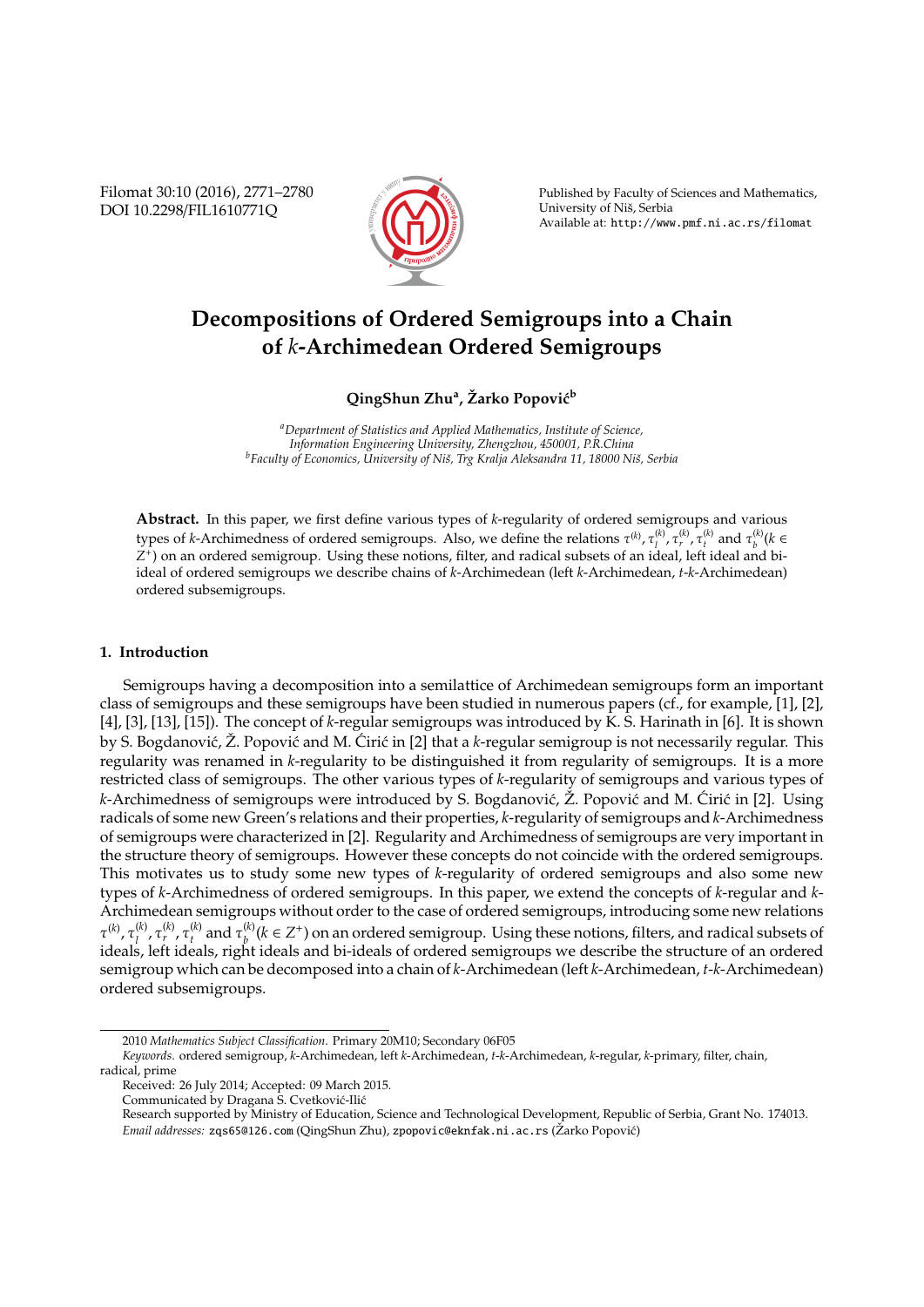### **2. Preliminaries**

Throughout this paper,  $Z^+$  will denote the set of all positive integers. Let  $(S, \cdot, \leqslant)$  be an ordered semigroup and  $H \subseteq S$ , then with  $(H]$  we denote the set

$$
(H] := \{ t \in S | t \le h \text{ for some } h \in H \}.
$$

For  $H = \{a\}$ , we write (*a*] instead of ( $\{a\}$ ] ( $a \in S$ ). We denote by  $I(a)$ ,  $L(a)$ ,  $R(a)$  and  $B(a)$  the ideal, left ideal, right ideal and bi-ideal of *S*, respectively, generated by *a* (*a*  $\in$  *S*). It is clear that *I*(*a*) = (*a*  $\cup$  *Sa*  $\cup$  *aS*  $\cup$  *SaS*], *L*(*a*) = (*a*  $\bigcup$  *Sa*], *R*(*a*) = (*a*  $\bigcup$  *aS*], which are defined by N. Kehayopulu in [8], and *B*(*a*) = (*a*  $\bigcup$  *a<sup>2</sup>*  $\bigcup$  *aSa*], which is defined by Q. S. Zhu in [19]. Let *A* be a nonempty subset of *S*. The set *A* is said to be prime (resp. semiprime) if for any

$$
a, b \in S, ab \in A
$$
 implies  $a \in A$  or  $b \in A$ 

(resp. for any  $a \in S$ ,  $a^2 \in A$  implies  $a \in A$ ), which is defined by N. Kehayopulu in [9]. The *radical* of *A* is (resp. for any *a* ∈ *S*, *a*<sup>2</sup> ∈ *A* implies *a* ∈ *A*), which is defined by N. Kehayopulu in [9]. If defined by  $\sqrt{A}$  := {*x* ∈ *S*|(∃*n* ∈ Z<sup>+</sup>)*x*<sup>*n*</sup> ∈ (*A*]}. Let *k* ∈ Z<sup>+</sup> be a fixed integer. We define  $\sqrt[4]{$ 

$$
\sqrt[k]{A} := \{x \in S | x^k \in (A] \}.
$$

√

One can easily seen that *A* ⊆ *A*,  $\sqrt[k]{A}$  and  $\sqrt[k]{A}$  ⊆ *A*. The set *A* is called a *k-primary* subset of *S* if for every *a*, *b* ∈ *S* such that *ab* ∈ *A*, then *a*<sup>*k*</sup> ∈ *A* or *b*<sup>*k*</sup> ∈ *A*. Clearly, the concept of *k*-primary subset is a generalization of the concept of prime subsets and each prime subset of *S* is a *k*-primary subset of *S*. An ordered semigroup *S* is *k*-primary if all of its ideals are *k*-primary subsets of *S*.

Let *F* be a subsemigroup of an ordered semigroup *S*. Such as S. K. Lee and S. S. Lee defined in [14], *F* is called a *left* (*resp. right*) *filter* of *S* if

- (i) for any  $a, b \in S$ ,  $ab \in F$  implies  $b \in F$  (resp.  $a \in F$ ); and
- (ii) for any  $a \in F$ ,  $b \in S$ ,  $a \le b$  implies  $b \in F$ .

The subsemigroup *F* is called a *filter* of *S* if it is both a left and a right filter of *S*, defined in [7, 14]. We denote by  $N(x)$  (resp.  $N_l(x)$ ) the filter (resp. left filter) of *S* generated by  $x$  ( $x \in S$ ). Let N and  $N_l$  be equivalence relations on *S*, respectively, defined by

$$
\mathcal{N} := \{(x, y) \in S \times S | N(x) = N(y) \} \text{ and } \mathcal{N}_l := \{(x, y) \in S \times S | N_l(x) = N_l(y) \}.
$$

It has been proved by N. Kehayopulu in [7] that N is a semilattice congruence on *S*, in particular, N is a complete semilattice congruence, proved by N. Kehayopulu and M. Tsingelis in [11], and it is the least complete semilattice congruence on *S*, proved by the same authors in [10].

As it is presented in [5] and [12], an ordered semigroup *S* is said to be *weakly commutative* (resp. *right weakly commutative, left weakly commutative*) if for any *a*, *b* ∈ *S*, (*ab*) *<sup>m</sup>* ∈ (*bSa*] (resp. (*ab*) *<sup>m</sup>* ∈ (*Sa*], (*ab*) *<sup>m</sup>* ∈ (*aS*]) for some  $m \in \mathbb{Z}^+$ . It is clear that *S* is weakly commutative if and only if *S* is both left and right weakly commutative. An ordered semigroup *S* is said to be *Archimedean* (resp. *left Archimedean, right Archimedean, t-Archimedean*) if for any  $a, b \in S$ ,  $b^m \in (S^1 aS^1]$  (resp.  $b^m \in (S^1 a]$ ,  $b^m \in (aS^1 a]$ ,  $b^m \in (aS^1 a]$ ) for some  $m \in Z^+$ . It is well-known that if an ordered semigroup *S* is left (resp. right) Archimedean, then *S* is Archimedean, and that *S* is *t*-Archimedean if and only if *S* is both left and right Archimedean.

Here we extend concepts of *k*-regular and *k*-Archimedean semigroups without order to the case of ordered semigroups.

Let  $k \in \mathbb{Z}^+$  be a fixed integer. By  $S^1$  we denote an ordered semigroup *S* with identity 1. Let *A* be a nonempty subset of *S*. An ordered semigroup *S* is:

- (1) *k*-*regular* if  $(\forall a \in S)a^k \in (a^kSa^k]$ ;
- (2) *left k*-regular if (∀ $a \in S$ ) $a^k \in (Sa^{k+1}]$ ;
- (3) *right k-regular* if  $(\forall a \in S)a^k \in (a^{k+1}S]$ ;
- (4) *completely k-regular* if (∀*a* ∈ *S*) $a^k$  ∈ ( $a^{k+1}$ *Sa*<sup> $k+1$ </sup>];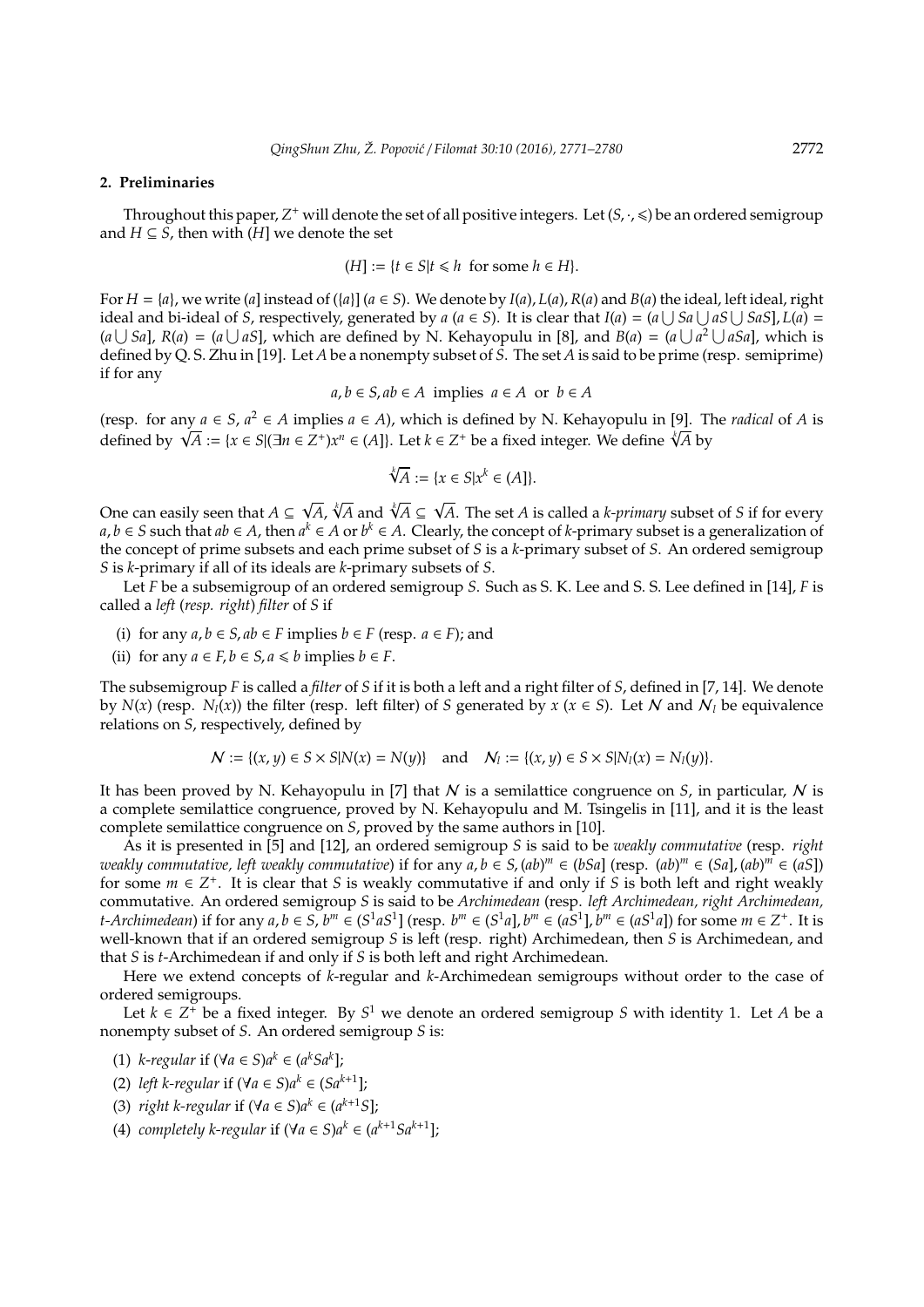- (5) *intra k-regular* if (∀*a* ∈ *S*) $a^k$  ∈ (*Sa*<sup>2k</sup>*S*];
- (6) *t*-*k*-regular if (∀a ∈ *S*) $a^k$  ∈ (*Sa*<sup> $k+1$ </sup>]  $\bigcap (a^{k+1}S]$ ;
- (7)  $k$ -Archimedean if  $(\forall a, b \in S)$  $a^k \in (S^1bS^1]$ ;
- (8) *left k*-*Archimedean* if  $(\forall a, b \in S)$  $a^k \in (S^1b]$ ;
- (9) *right k-Archimedean* if  $(\forall a, b \in S)$  $a^k \in (bS^1]$ ;
- (10) *t*-*k*-*Archimedean* if  $(\forall a, b \in S)$  $a^k \in (bS^1] \cap (S^1b]$ .

We define the following binary relations τ, τ*<sup>l</sup>* , τ*<sup>r</sup>* , τ*<sup>b</sup>* and τ*<sup>t</sup>* on an ordered semigroup *S* by:

$$
(a,b) \in \tau \Leftrightarrow b \in I(a), \qquad (a,b) \in \tau_l \Leftrightarrow b \in L(a), \qquad (a,b) \in \tau_r \Leftrightarrow b \in R(a),
$$

$$
(a,b) \in \tau_b \Leftrightarrow b \in B(a), \qquad \tau_t = \tau_l \bigcap \tau_r,
$$

where  $\tau$ ,  $\tau$ <sub>*l*</sub>,  $\tau$ <sub>*r*</sub>,  $\tau$ <sub>*t*</sub> and  $\tau$ <sub>*b*</sub> are reflexive and transitive, and  $\tau$ <sub>*b*</sub>  $\subseteq$   $\tau$ <sub>*l*</sub> $\cap$  $\tau$ <sub>*r*</sub>. Let  $k \in \mathbb{Z}^+$  and  $\chi \in \{\tau$ ,  $\tau$ <sub>*l*</sub>,  $\tau$ <sub>*t*</sub>,  $\tau$ <sub>*t*</sub>,  $\tau$ <sub>*b*</sub>). Here we define a relation  $\chi^{(k)}$  by

$$
\mathcal{X}^{(k)} := \{ (a, b) \in S \times S | (a^k, b^k) \in \mathcal{X} \}.
$$

It is easy to verify that  $\tau_t^{(k)} = \tau_l^{(k)}$  $\mathcal{X}^{(k)}$  ∩ τ<sup>(*k*</sup>)</sup> and  $\mathcal{X}^{(k)}$  ∈ {τ<sup>(*k*)</sup>, τ<sub>l</sub><sup>(*k*)</sup> *l* , τ (*k*) *r* , τ (*k*) *t* , τ (*k*)  $\binom{k}{b}$  is reflexive and transitive. For an element *a*  $\in$  *S*, the sets *T*(*a*), *T*<sub>*l*</sub>(*a*), *T*<sub>*t*</sub>(*a*), *T*<sub>*t*</sub>(*a*) and *T*<sub>*b*</sub>(*a*) are defined by

$$
T(a) = \{x \in S | (a, x) \in \tau^{(k)}\}, \qquad T_l(a) = \{x \in S | (a, x) \in \tau^{(k)}_l\}, \qquad T_r(a) = \{x \in S | (a, x) \in \tau^{(k)}_r\},
$$

$$
T_t(a) = \{x \in S | (a, x) \in \tau^{(k)}_t\}, \qquad T_b(a) = \{x \in S | (a, x) \in \tau^{(k)}_b\},
$$

and the equivalence relations  $\mathcal{T}^{(k)}$ ,  $\mathcal{T}^{(k)}_l$ ,  $\mathcal{T}^{(k)}_r$ ,  $\mathcal{T}^{(k)}_t$  and  $\mathcal{T}^{(k)}_b$  on  $S$  are defined by

$$
(a,b)\in \mathcal{T}^{(k)} \Leftrightarrow T(a)=T(b), \qquad (a,b)\in \mathcal{T}_l^{(k)} \Leftrightarrow T_l(a)=T_l(b),
$$

 $(a, b) \in \mathcal{T}_r^{(k)} \Leftrightarrow T_r(a) = T_r(b),$   $(a, b) \in \mathcal{T}_t^{(k)} \Leftrightarrow T_t(a) = T_t(b),$ 

$$
(a,b)\in \mathcal{T}_b^{(k)} \Leftrightarrow T_b(a)=T_b(b).
$$

Obviously,  $\mathcal{T}_t^{(k)} = \mathcal{T}_l^{(k)} \cap \mathcal{T}_r^{(k)}$  and  $T_t(a) = T_l(a) \cap T_r(a)$ , for all  $a \in S$ . In our investigations the following lemmas will be very useful.

**Lemma 2.1.** [14] Let F be a nonempty subset of an ordered semigroup S and assume that  $F \neq S$ . Then F is a filter (*resp. left filter*) *if and only if S* \ *F is a prime ideal* (*resp. left ideal*) *of S.*

**Lemma 2.2.** *[18] Let S be an ordered semigroup. Then every semiprime ideal of S is the intersection of all prime ideals of S containing it.*

**Lemma 2.3.** *[17] Let I be a semiprime ideal of an ordered semigroup S. Then:*

- *(i)* for every  $x \in S$ , if ab  $\in I$ , then  $axb \in I$ ;
- *(ii)* for every  $n \in \mathbb{Z}^+$ , if ab<sup>*n*</sup> ∈ *I*, then ab ∈ *I*;
- *(iii)* for every permutation  $\pi$  of  $1, 2, \cdots, n$ , if  $a_1 a_2 \cdots a_n \in I$ , then  $a_{1\pi} a_{2\pi} \cdots a_{n\pi} \in I$ .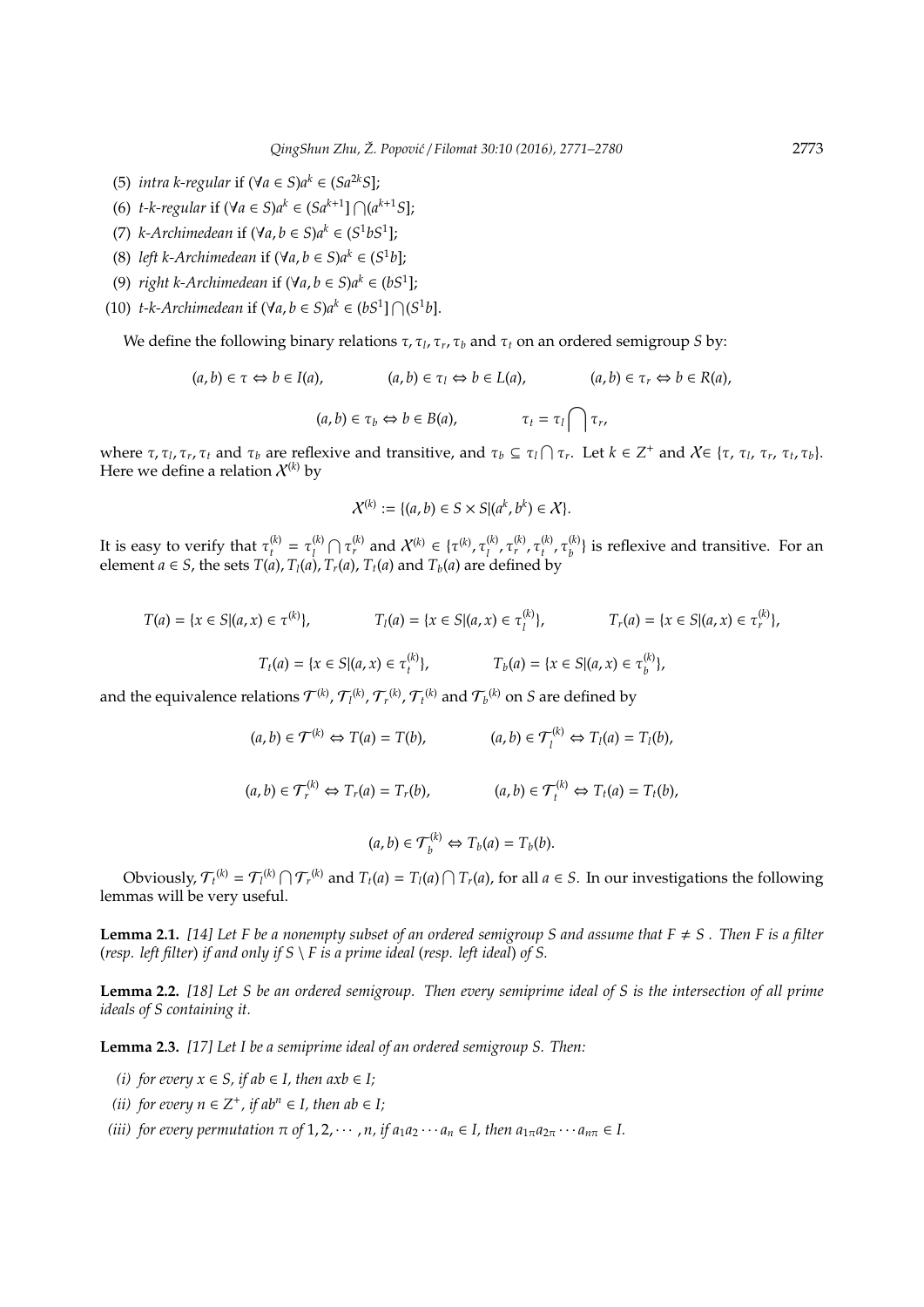## **3. Chain of** *k***-Archimedean Ordered Semigroups**

**Lemma 3.1.** *[5] Let S be an ordered semigroup. Then the following statements are equivalent:*

- *(i) S is a semilattice of Archimedean ordered subsemigroups;*
- (*ii*) for every  $a, b \in S$ ,  $a \tau b$  implies  $a^2 \tau b^m$  for some  $m \in \mathbb{Z}^+$ ;
- (*iii*)  $(∀a, b ∈ S)(∃n ∈ Z<sup>+</sup>)(ab)<sup>n</sup> ∈ (Sa<sup>2</sup>S);$
- *(iv) the radical of every ideal of S is an ideal of S.*

**Theorem 3.2.** *Let k* ∈ *Z* + *and S be an ordered semigroup. Then S is k-Archimedean ordered semigroup if and only if S is Archimedean and intra-k-regular.*

*Proof.* Let *S* be an Archimedean and intra-*k*-regular ordered semigroup. Assume *a*, *b* ∈ *S*. By hypothesis, it follows that  $a^k \in (Sa^{2k}S]$ , that is,  $a^k \leq u a^{2k}v$ , for some  $u, v \in S$ , so  $a^k \leq u^2 a^k (a^k v)^2 \leq \cdots \leq u^n a^k (a^k v)^n$ , for any  $n \in \mathbb{Z}^+$ . For  $a^k v, b \in S$ , since S is Archimedean, we have that  $(a^k v)^m \leq wbd$ , for some  $m \in \mathbb{Z}^+$  and  $w, d \in S^1$ , what implies that  $a^k \leq u^m a^k (a^k v)^m \leq u^m a^k (wbd) \in (SbS^1] \subseteq (S^1bS^1]$ . Thus S is k-Archimedean. The converse follows immediately.  $\square$ 

**Lemma 3.3.** Let S be a complete semilattice Y of ordered semigroups  $S_\alpha(\alpha \in Y)$ , and let  $k \in Z^+$  and  $X^{(k)} \in Z$ {τ (*k*) , τ (*k*) *l* , τ (*k*) *r* , τ (*k*) *t* , τ (*k*) *b* }*. Then*

- *(i)* If there exists  $a \in S_\alpha$  and  $b \in S_\beta$  such that  $(a, b) \in X^{(k)}$  then  $\alpha \geq \beta$ ;
- (ii) Assume  $N(a) = \{x \in S | (x, a) \in X^{(k)}\}$  and  $N(ab) = N(a) \cup N(b)$  for all  $a, b \in S$ . If  $a, b \in S_\alpha (\alpha \in Y)$  such that  $(a, b) \in X^{(k)}$  in S, then  $(a, b) \in X^{(k)}$  in  $S_\alpha$ .

*Proof.* The prediction is proved only for  $X^{(k)} = \tau^{(k)}$  because all other cases can be proved in a similar way.

(i) Let  $a \in S_\alpha$ ,  $b \in S_\beta$  such that  $(a, b) \in \tau^{(k)}$ . Then there exist  $u \in S^1_\gamma$ ,  $v \in S^1_\delta$  for some  $\gamma$ ,  $\delta \in \Upsilon$ , such that δ *b<sup>k</sup>* ≤ *ua<sup>k</sup>v*. From this it follows that  $β = β^k ≤ γα^kδ = γαδ$ , so  $β = βγδα$ , whence  $βα = βγδαα = βγδα = β$ . Thus  $\alpha \geqslant \beta$ .

(ii) Suppose that  $a, b \in S_\alpha$  such that  $(a, b) \in \tau^{(k)}$  for some  $\alpha \in Y$ . Then there exist  $x \in S^1_\gamma, y \in S^1_\delta$  such that  $b^k \leq x a^k y$ , so  $b^{3k} \leq (b^k x) a^k (yb^k)$ , what implies  $\alpha = \alpha^{3k} \leq a^k \gamma a^k \delta \alpha^k = \alpha \gamma \delta$ , so  $\alpha = \alpha \gamma \delta$ , this leads to  $\alpha \gamma = \alpha$  and hence  $\delta \alpha = \alpha$ . This shows that  $b^k x$ ,  $yb^k \in S_\alpha$ . By hypothesis, we have  $(b^k x)a^k(yb^k) \geq b^{3k} \in N(b^{3k}) = N(b)$ , so  $(b^kx)a^k(yb^k) \in N(b)$ . Thus,  $((b^kx)a^k(yb^k), b) \in \tau^{(k)}$ , so there exist  $u \in S^1_{\beta}$ ,  $v \in S^1_{\beta}$  such that  $b^k \leq u(b^kxa^kyb^k)^k v =$  $(u(b^kxa^kyb^k)^{k-1}b^kx)a^k(yb^kv)$ . This inequality implies  $\alpha \leq \beta\alpha\alpha^k\alpha\theta = \beta\alpha\theta$  and therefore  $\alpha = \beta\alpha\theta$  that means  $\beta \alpha = \alpha$  and  $\alpha \theta = \alpha$ . Hence  $u(b^k x a^k y b^k)^{k-1} b^k x$ ,  $y b^k v \in S_\alpha$ , so  $(a, b) \in \tau^{(k)}$  in  $S_\alpha$ .

**Theorem 3.4.** Let  $k \in \mathbb{Z}^+$ , let S an ordered semigroup and  $C(S)$  be the set of all prime ideals of S. Then the following *conditions on an ordered semigroup S are equivalent:*

- *(i) S is a chain of k-Archimedean ordered subsemigroups;*
- (ii)  $(\forall a, b \in S)(a, ab) \in \tau^{(k)}$  and  $(b, ab) \in \tau^{(k)}$ , and  $(ab, a) \in \tau^{(k)}$  or  $(ab, b) \in \tau^{(k)}$ ;
- (*iii*)  $T(a) = \sqrt[k]{I(a^k)}$  *is a prime ideal of S containing a for all a*  $\in$  *S*;
- *(iv)*  $(\forall a, b \in S) T(ab) = T(a) ∩ T(b)$ , and  $T(a) ⊆ T(b)$  or  $T(b) ⊆ T(a)$ ;
- *(v)*  $(\forall a, b \in S) N(a) = {x \in S | (x, a) \in \tau^{(k)}}$ , and  $N(ab) = N(a) ∪ N(b)$ ;
- (*vi*)  $\mathcal{T}^{(k)} = \tau^{(k)} \cap (\tau^{(k)})^{-1} = \mathcal{N}$  is the unique chain congruence on S such that each of its congruence classes is *k-Archimedean;*
- *(vii)* <sup>√</sup> *A is an k-Archimedean prime ideal, for every ideal A of S;*
- *(viii)* <sup>√</sup>*<sup>k</sup> A is a prime ideal, for every ideal A of S;*
- *(ix)* <sup>√</sup>*<sup>k</sup> A is a prime subset, for every ideal A of S;*
- *(x) S is a semilattice of k-Archimedean ordered subsemigroups and S is k-primary;*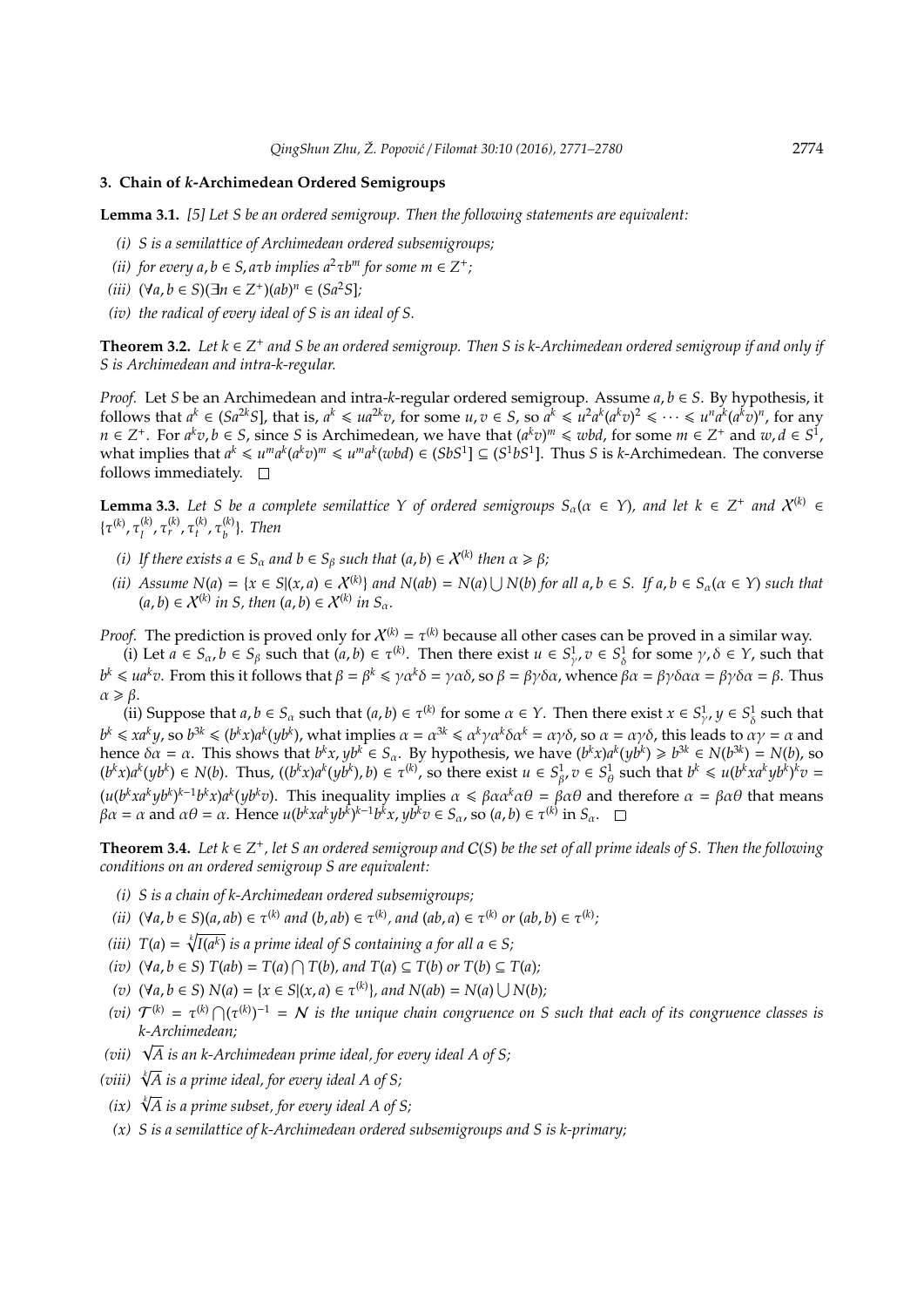# *(xi) S is a semilattice of k-Archimedean ordered subsemigroups and* (C(*S*),⊆) *is a chain.*

*Proof.* (i)⇒(ii) Let *S* be a chain *Y* of *k*-Archimedean ordered subsemigroups  $S_\alpha$ ,  $\alpha \in Y$ . Now let  $a, b \in S$ . Then there exist  $\alpha, \beta \in Y$  such that  $a \in S_\alpha$ ,  $b \in S_\beta$ . Since *Y* is a chain, then  $\alpha \leq \beta$  or  $\beta \leq \alpha$ , whence a, a<sup>k</sup>, ab, ab<sup>k</sup>, (ab)<sup>k</sup>  $\in$  S<sub>a</sub> or b, b(ab)<sup>k</sup>  $\in$  S<sub>β</sub>. Since S<sub>a</sub> and S<sub>β</sub> are k-Archimedean ordered subsemigroups of S, then  $(ab)^k \in (S^1_\alpha a^k S^1_\alpha] \subseteq (S^1 a^k S^1)$  and  $(ab)^k \in (S^1_\alpha ab^k S^1_\alpha] \subseteq (S^1 b^k S^1)$ . Hence,  $(a, ab) \in \tau^{(k)}$  and  $(b, ab) \in \tau^{(k)}$ . Moreover, we have  $a^k \in (S^1_\alpha(ab)^k S^1_\alpha] \subseteq (S^1(ab)^k S^1)$  or  $b^k \in (S^1_\beta b(ab)^k S^1_\beta] \subseteq (S^1(ab)^k S^1)$ , that is  $((ab)^k, a^k) \in \tau$  or  $((ab)^k, b^k) \in \tau$ , i.e.,  $(ab, a) \in \tau^{(k)}$  or  $(ab, b) \in \tau^{(k)}$ .

(ii)⇒(iii) Let (ii) hold. It can be easily shown that  $a \in T(a) \subseteq \sqrt[k]{I(a^k)}$ . The opposite inclusion obviously holds. Therefore,  $T(a) = \sqrt[k]{I(a^k)}$ . Let  $x \in T(a)$  and  $s \in S$ , then  $(a, x) \in \tau^{(k)}$ , and by (ii) we have  $(x, sx) \in \tau^{(k)}$  and  $(x, xs) \in \tau^{(k)}$ . Since  $\tau^{(k)}$  is transitive, we have  $(a, sx) \in \tau^{(k)}$  and  $(a, xs) \in \tau^{(k)}$ , and this implies that  $xs, sx \in T(a)$ . If  $S \ni s \le x \in T(a)$ , then  $s^k \le x^k$ , which implies  $(a, s) \in T^{(k)}$ , so  $s \in T(a)$ . Thus,  $T(a)$  is an ideal of S.

Assume that  $b, c \in S$  such that  $bc \in T(a)$ . Obviously,  $(a, bc) \in \tau^{(k)}$  and it follows that  $b \in T(a)$  or  $c \in T(a)$ . Therefore, *T*(*a*) is a prime ideal of *S*.

(iii)⇒(iv) For every  $a, b \in S$ , by (iii) we have  $ab \in T(a)S \subseteq T(a)$  and  $ab \in ST(b) \subseteq T(b)$ , this leads to *T*(*ab*) ⊆ *T*(*a*) and *T*(*ab*) ⊆ *T*(*b*). Since *T*(*ab*) is a prime ideal of *S* containing *ab* by (iii), we have *a* ∈ *T*(*ab*) or  $b \in T(ab)$ , whence  $T(a) \subseteq T(ab)$  or  $T(b) \subseteq T(ab)$ . Thus  $T(a) = T(ab) \subseteq T(b)$  or  $T(b) = T(ab) \subseteq T(a)$ . Therefore,  $T(ab) = T(a) \cap T(b).$ 

(iv)⇒(v) For every *a* ∈ *S*, let *F* = {*x* ∈ *S*|(*x*, *a*) ∈  $\tau^{(k)}$ }, then *F* is a filter of *S* and *F* = *N*(*a*). First of all, since  $a \in F$ , then *F* is a nonempty subset of *S*. Assume  $x, y \in F$ . Then  $(x, a) \in \tau^{(k)}$  and  $(y, a) \in \tau^{(k)}$ , so by (iv) we have  $a \in T(x) \cap T(y) = T(xy)$ . This shows that  $(xy, a) \in \tau^{(k)}$ , so  $xy \in F$ . Thus, A is a subsemigroup of *S*.

For arbitrary  $x, y \in S$  such that  $xy \in F$  it is easy to shown that  $x \in F$  and  $y \in F$ . Then  $(xy, a) \in \tau^{(k)}$ , so by (iv) we have  $a \in T(xy) = T(x) \cap T(y)$ , then  $a \in T(x)$  and  $a \in T(y)$ , implies  $(x, a) \in \tau^{(k)}$  and  $(y, a) \in \tau^{(k)}$ , i.e.,  $x, y \in F$ . If  $y \in F$  and  $S \ni z \geq y$ , then  $(y, a) \in \tau^{(k)}$ , so  $a^k \leq u y^k v \leq u z^k v$ , for some  $u, v \in S^1$ , whence  $(z, a) \in \tau^{(k)}$ . This implies that  $z \in F$ , and hence *F* is a filter of *S*.

Let *A* be also a filter of *S* and let  $a \in A$ . Then for all  $y \in F$ , from  $(y, a) \in \tau^{(k)}$ , we obtain  $a^k \leq d y^k w$ , for some  $d, w \in S^1$ . Since  $a \in A$  and A is a filter of S, we have  $a^k \in A$  and  $dy^k w \in A$ . Hence,  $y \in A$  and  $F \subseteq A$ . Therefore,  $F = N(a)$  is the smallest filter of *S* containing *a*.

For every  $a, b \in S$ , it is obvious that  $N(a) \cup N(b) \subseteq N(ab)$ . Let  $x \in N(ab)$ . Then  $(x, ab) \in \tau^{(k)}$ , whence  $ab \in T(x)$  and  $T(ab) \subseteq T(x)$ . By (iv), we have  $T(ab) = T(a)$  or  $T(ab) = T(b)$ , whence  $a \in T(x)$  or  $b \in T(x)$ , so  $(x, a) \in \tau^{(k)}$  or  $(x, b) \in \tau^{(k)}$ , i.e.,  $x \in N(a)$  or  $x \in N(b)$ . Thus  $N(ab) \subseteq N(a) \cup N(b)$ , i.e.  $N(ab) = N(a) \cup N(b)$ .

 $(v) \Rightarrow$  (vi) If (v) hold we show that  $\mathcal{T}^{(k)} = \tau^{(k)} \cap (\tau^{(k)})^{-1} \subseteq \mathcal{N}$ . On the other hand, let  $(a, b) \in \mathcal{N}$ . Then  $N(a) = N(b)$ . If  $x \in T(a)$ , then  $(a, x) \in \tau^{(k)}$ , from this by (v) we have  $a \in N(x)$ , whence  $b \in N(b) = N(a) \subseteq N(x)$ , i.e.,  $(b, x) \in \tau^{(k)}$ , so  $x \in T(b)$ . Thus  $T(a) \subseteq T(b)$ . Symmetrically, we have  $T(b) \subseteq T(a)$ , whence  $T(a) = T(b)$ , so that  $(a, b) \in \mathcal{T}^{(k)}$ . Consequently,  $N \subseteq \mathcal{T}^{(k)}$  and hence  $\mathcal{T}^{(k)} = N$ . Then *S* is a complete semilattice *Y* of subsemigroups  $S_\alpha$ ,  $\alpha \in Y$ . Assume that *A* is any  $\mathcal{T}^{(k)}$ -class of *S*, and let  $a, b \in A$ . Then  $(a, b) \in \mathcal{T}^{(k)}$  in *S*. By Lemma 3.3 (ii), since  $a, b \in A$ , then  $(a, b) \in \mathcal{T}^{(k)}$  in A, so  $b^k \in (A^1 a^k A^1] \subseteq (A \cap A)$ , whence A is k-Archimedean.

Let  $a \in S_\alpha$ ,  $b \in S_\beta$ . By the hypothesis, we have  $ab \in N(ab) = N(a) \cup N(b)$ , so  $ab \in N(a)$  or  $ab \in N(b)$ , whence  $(ab, a) \in \tau^{(k)}$  or  $(ab, b) \in \tau^{(k)}$ . Based on Lemma 3.3 (i), it follows that  $\alpha\beta \geq \alpha$  or  $\alpha\beta \geq \beta$ , whence  $\alpha \leq \beta$  or  $\beta \leq \alpha$ . Thus *Y* is a chain. In view of  $\mathcal{T}^{(k)} = N$  we can see that  $\mathcal{T}^{(k)}$  is the least chain congruence on *S* such that each of its congruence classes is *k*-Archimedean.

Let ω be a chain congruence on *S* such that each of its congruence classes is *k*-Archimedean. Then  $\mathcal{T}^{(k)} \subseteq \omega$ . Let  $(a, b) \in \omega$ . Then  $a, b \in A$  for some  $\omega$ -class *A* of *S*. Since *A* is *k*-Archimedean, for  $a, b^k \in A$ and  $b, a^k \in A$ , it follows that  $a^k \in (A^1 b^k A^1]$  and  $b^k \in (A^1 a^k A^1]$ , whence  $(a, b) \in \tau^{(k)}$  and  $(b, a) \in \tau^{(k)}$  in A, so  $(a, b) \in \tau^{(k)}$  and  $(b, a) \in \tau^{(k)}$  in *S*. From this it follows that  $(a, b) \in \tau^{(k)} \cap (\tau^{(k)})^{-1} = \mathcal{T}^{(k)}$ . It suffices to show that  $\omega \subseteq \mathcal{T}^{(k)}$  and hence  $\omega = \mathcal{T}^{(k)}$ .

(vi)⇒(i) This follows immediately.

(i)⇒(vii) Let *S* be a chain *Y* of *k*-Archimedean ordered subsemigroups  $S_\alpha$ ,  $\alpha \in Y$ . Assume  $a \in S_\alpha$ ,  $b \in S_\beta$ for some  $\alpha, \beta \in Y$ . Since *Y* is a chain, then  $\alpha \leq \beta$  or  $\beta \leq \alpha$ , and  $a, a^2, ab \in S_\alpha$  or  $b, ba^2, ba \in S_\beta$ . Since *S*<sup>α</sup> and *S*<sup>β</sup> are *k*-Archimedean ordered subsemigroups of *S*, then we have  $(ab)^k \in (S^1_a a^2 S^1_a] \subseteq (Sa^2S)$  or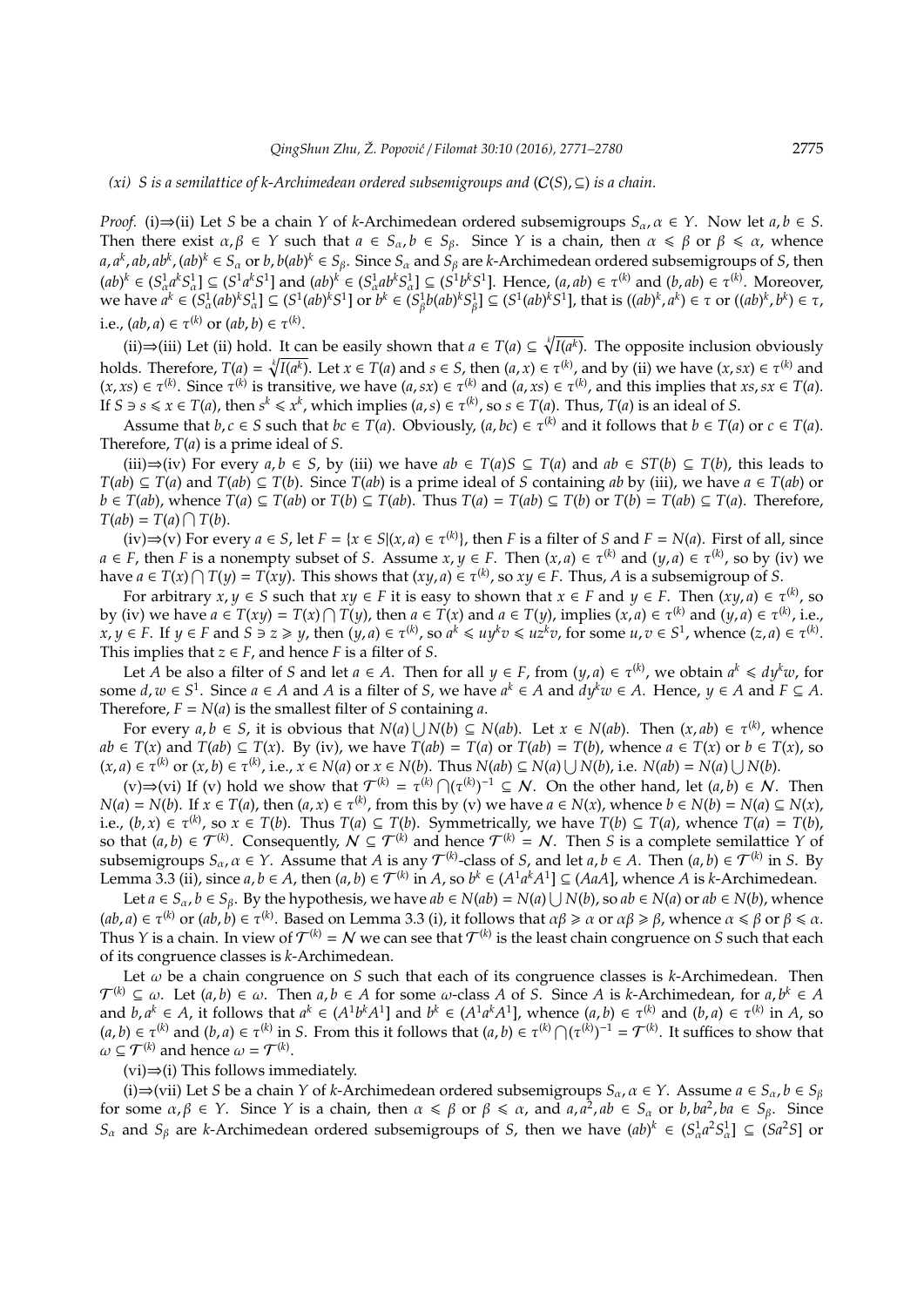$(ba)^k$  ∈  $(S^1_\beta ba^2S^1_\beta$ ] ⊆  $(Sa^2S]$ , whence  $(ab)^{k+1}$  ∈  $(Sa^2S]$ . Now, from Lemma 3.1 it follows that  $\sqrt{A}$  is an ideal, for every ideal *A* of *S*.

Assume that *A* is an arbitrary ideal of *S* and assume *a*, *b* ∈ *S* such that *ab* ∈ *A*. Then  $(ab)^m \in A$  for some  $m \in Z^+$ . Let  $a \in S_\alpha$ ,  $b \in S_\beta$ . Since Y is a chain, then we have  $a$ ,  $(ab)^m \in S_\alpha$  or  $b$ ,  $b(ab)^m \in S_\beta$ . Again, since  $S_\alpha$ and  $S_\beta$  are *k*-Archimedean ordered subsemigroups of *S*, we can deduce that  $a^k \in (S_\alpha^1(ab)^m S_\alpha^1] \subseteq (SAS) \subseteq A$ and  $S_\beta$  are *k*-Archimedean ordered subsemigroups or *S*, we can deduce that  $a^T \in (S_\alpha^A(a\theta)^m S_\alpha^A] \subseteq (SAS] \subseteq A$ , so it follows that  $a \in \sqrt{A}$  or  $b \in \sqrt{A}$ . Therefore,  $\sqrt{A}$  is a prime ideal.

Let  $a, b \in \sqrt{A}$  for an arbitrary ideal *A* of *S*. Assume  $a \in S_\alpha$ ,  $b \in S_\beta$ . Since *Y* is a chain, then  $a, (ab)^2 \in S_\alpha$ Let  $a, b \in \mathsf{V}A$  for an arbitrary ideal A of 5. Assume  $a \in S_\alpha$ ,  $b \in S_\beta$ . Since *Y* is a chain, then  $a, (ab)^2 \in S_\alpha$ <br>or  $b, (ba)^2 \in S_\beta$ . Also as  $S_\alpha$  and  $S_\beta$  are *k*-Archimedean, then we have  $a^k \in (S_\alpha^1 ababS_\alpha^1] \subseteq (\sqrt{Ab}\$ *b*  $\alpha$  (*b*<sub>*k*</sub> (*b*<sub>*a*</sub> *k*) =  $\beta$  *k*). Also as  $S_{\alpha}$  and  $S_{\beta}$  are *k*-Archimedean, then we have  $u^* \in (S_{\alpha}^* u, b^k \in (S_{\beta}^* babaS_{\beta}^1] \subseteq (\sqrt{A}a \sqrt{A}]$ . Hence,  $\sqrt{A}$  is a *k*-Archimedean ordered subsemigroup.

(vii)⇒(viii) Let  $\sqrt{A}$  be an *k*-Archimedean prime ideal, for every ideal *A* of *S*. Assume  $a \in \sqrt[k]{A}$ ,  $b \in S$ . (vii)⇒(viii) Let ∀*A* be an *k*-Archimedean prime ideal, for every ideal *A* of *S*. Assume  $a \in \sqrt{A}, b \in S$ .<br>Then  $a^k \in A \subseteq \sqrt{A}$ . Since  $\sqrt[k]{A} \subseteq \sqrt{A}$  and  $\sqrt{A}$  is an *k*-Archimedean prime ideal of *S*, then  $ab, ba \in \sqrt{$ we have  $(ab)^k \in (\sqrt{A}^1 a^k \sqrt{A}^1] \subseteq (SAS] \subseteq A$  and  $(ba)^k \in (\sqrt{A}^1 a^k \sqrt{A}^1] \subseteq (SAS] \subseteq A$ , that is  $ab, ba \in \sqrt[k]{A}$ . If we have  $(ab)^k \in (\sqrt{A}^1 a^k \sqrt{A}^1] \subseteq (SAS) \subseteq A$  and  $(ba)^k \in (\sqrt{A}^1 a^k \sqrt{A}^1] \subseteq (SAS) \subseteq A$ , that is an  $S \ni b \le a \in \sqrt[k]{A}$ , then  $b^k \le a^k$  which implies  $b^k \in A$ , and  $b \in \sqrt[k]{A}$ . Therefore,  $\sqrt[k]{A}$  is an ideal of S.

*b*  $\le$  *a*  $\in$  *VA*, then *b*<sup>\*</sup>  $\le$  *a*<sup>\*</sup> which implies *b*<sup>\*</sup>  $\in$  *A*, and *b*  $\in$  *VA*. Ineretore, *VA* is an ideal of *S*.<br>For arbitrary *a*, *b*  $\in$  *S* such that *ab*  $\in$   $\sqrt[k]{A}$  directly follows that *a* ideal.

(viii)⇒(ix) This implication follows immediately.

(ix)⇒(x) Assume *a*, *b* ∈ *S*. Since (*ba*)(*ab*) ∈ *I*((*ba*)(*ab*)) ⊆  $\sqrt[k]{I((ba)(ab))}$ , then by hypothesis, we have  $ba \in \sqrt[k]{(S^1(ba)(ab)S^1)}$  or  $ab \in \sqrt[k]{(S^1(ba)(ab)S^1)}$ , whence  $(ab)^{k+1} \in (Sa^2S]$ . Now, from Lemma 3.1 it follows that *S* is a semilattice *Y* of Archimedean ordered subsemigroups  $S_\alpha$ ,  $\alpha \in Y$ . Let  $a \in S_\alpha$ . Then  $a^{4k} \in (S_\alpha a^{2k} S_\alpha] \subseteq$  $\sqrt[k]{(S_{\alpha}a^{2k}S_{\alpha})}$ . Based on (ix),  $\sqrt[k]{(S_{\alpha}a^{2k}S_{\alpha})}$  is a prime subset, moreover  $\sqrt[k]{(S_{\alpha}a^{2k}S_{\alpha})}$  is a semiprime subset, so by Lemma 2.3 it follows that  $a \in \sqrt[k]{(S_{\alpha}a^{2k}S_{\alpha}]}$ . Therefore,  $a^k \in (S_{\alpha}a^{2k}S_{\alpha}]}$ , that is,  $S_{\alpha}$  is intra-*k*-regular. By Theorem 3.2,  $S_\alpha$  is *k*-Archimedean.

Let *A* be an arbitrary ideal of *S*. Assume  $a, b \in S$  such that  $ab \in A$ . Then, by (ix),  $\sqrt[k]{I(ab)}$  is a prime subset of S. Since  $ab \in I(ab) \subseteq \sqrt[k]{I(ab)}$ , we have that  $a \in \sqrt[k]{I(ab)}$  or  $b \in \sqrt[k]{I(ab)}$ , i.e.  $a^k \in I(ab) \subseteq (S^1AS^1] \subseteq A$  or *b*<sup>*k*</sup> ∈ *I*(*ab*) ⊆ (*S*<sup>1</sup>*AS*<sup>1</sup>] ⊆ *A*. Therefore, *A* is a *k*-primary ideal, and hence *S* is *k*-primary.

(x)⇒(i) Let *S* be a semilattice *Y* of *k*-Archimedean ordered subsemigroups *S*α, α ∈ *Y* and *S* be *k*-primary. Let  $a \in S_\alpha$ ,  $b \in S_\beta$ . Since  $a^2b^2 \in (SabS]$  and  $(SabS]$  is a *k*-primary ideal by the hypothesis, we have that  $a^{2k} \in (SabS]$  or  $b^{2k} \in (SabS]$ , this shows that  $\alpha \le \beta$  or  $\beta \le \alpha$ . Thus, *Y* is a chain.

(viii)⇒(xi) Let  $P_1$  and  $P_2$  be prime ideals of *S*. Suppose that  $P_1 \nsubseteq P_2$  and  $P_2 \nsubseteq P_1$ . Then there exist *a* ∈ *P*<sub>1</sub> \*P*<sub>2</sub> and *b* ∈ *P*<sub>2</sub> \*P*<sub>1</sub>, such that *ab* ∈ *P*<sub>1</sub>  $\cap$  *P*<sub>2</sub> =  $\sqrt[k]{P_1 \cap P_2}$  by Lemma 2.3, and by (viii), *a* ∈  $\sqrt[k]{P_1 \cap P_2}$  or *b* ∈  $\sqrt[k]{P_1 \cap P_2}$ , which is not possible. Therefore, prime ideals of *S* are totally ordered. While we have proved (viii)⇔(x), we obtain that *S* is a semilattice of *k*-Archimedean ordered subsemigroups.

(x) ⇒(x), we obtain that *S* is a semilattice of *k*-Archimedean ordered subsemigroups *S*<sub>α</sub>, *α* ∈ *Y*. Then √*A* is a  $\sim$  ∴ is a semilattice *Y* of *k*-Archimedean ordered subsemigroups *S*<sub>α</sub>, *α* ∈ *Y*. Then √*A* i semiprime ideal, for every ideal *A* of *S*. Assume that *A* is an arbitrary ideal of *S* and  $a \in \sqrt[k]{A}$ ,  $b \in S$ , so  $a^k \in A$ . Let  $a \in S_\alpha$ ,  $b \in S_\beta$ . Since *Y* is a semilattice, then  $ab$ ,  $ba$ ,  $a^kb \in S_{\alpha\beta}$ . Also as  $S_{\alpha\beta}$  is a *k*-Archimedean ordered subsemigroups, then we have  $(ab)^k \in (S_{\alpha\beta}^1 a^k b S_{\alpha\beta}^1] \subseteq (S^1AS^1] \subseteq A$  and  $(ba)^k \in (S_{\alpha\beta}^1 a^k b S_{\alpha\beta}^1] \subseteq (S^1AS^1] \subseteq A$ , that is ab,  $ba \in \sqrt[k]{A}$ . If  $S \ni b \le a \in \sqrt[k]{A}$ , then  $b^k \le a^k$  which implies  $b^k \in A$ . Thus  $b \in \sqrt[k]{A}$ . Hence,  $\sqrt[k]{A}$  is an ideal of *S*. Let *a* ∈ *S* such that  $a^2 \in \sqrt[k]{A}$ . Then  $a^{2k} \in A$ . Assume  $a \in S_\alpha$ , since  $S_\alpha$  is a *k*-Archimedean ordered subsemigroups, then we have  $a^k \in (S_a^1 a^{2k} S_a^1] \subseteq (S^1 A S^1] \subseteq A$ , that is  $a \in \sqrt[k]{A}$ . By Lemma 2.3, we have that  $\overline{A} = \bigcap_{\alpha \in \Gamma} P_{\alpha}$ ,  $\sqrt[k]{A} \subseteq P_{\alpha}$ , where  $P_{\alpha}$  are prime ideals of *S*. Assume that  $a, b \notin \bigcap_{\alpha \in \Gamma} P_{\alpha}$ . Then there exist *P*<sub>α</sub>, *P*<sub>β</sub> such that  $a \notin P_\alpha$ ,  $b \notin P_\beta$ . Since prime ideals of *S* are totally ordered, we have that  $P_\alpha \subseteq P_\beta$  or  $P_\beta \subseteq P_\alpha$ . Assume that  $P_\alpha \subseteq P_\beta$  (the case  $P_\beta \subseteq P_\alpha$  can be similarly treated). Then  $a, b \notin P_\alpha$  and  $ab \notin P_\alpha$ , since  $P_\alpha$  is prime. Thus  $ab \notin \bigcap_{\alpha \in \Gamma} P_{\alpha}$  and by contradiction we have the assertion.

**Lemma 3.5.** *[5] Let S be an ordered semigroup. Then the following statements are equivalent:*

- *(i) S is a semilattice of left* (*resp. right*) *Archimedean ordered subsemigroups;*
- (*ii*) for every  $a, b \in S$ ,  $a \tau b$  implies  $a \tau_i b^m$  ( $a \tau_i b^m$ ) for some  $m \in Z^+$ ;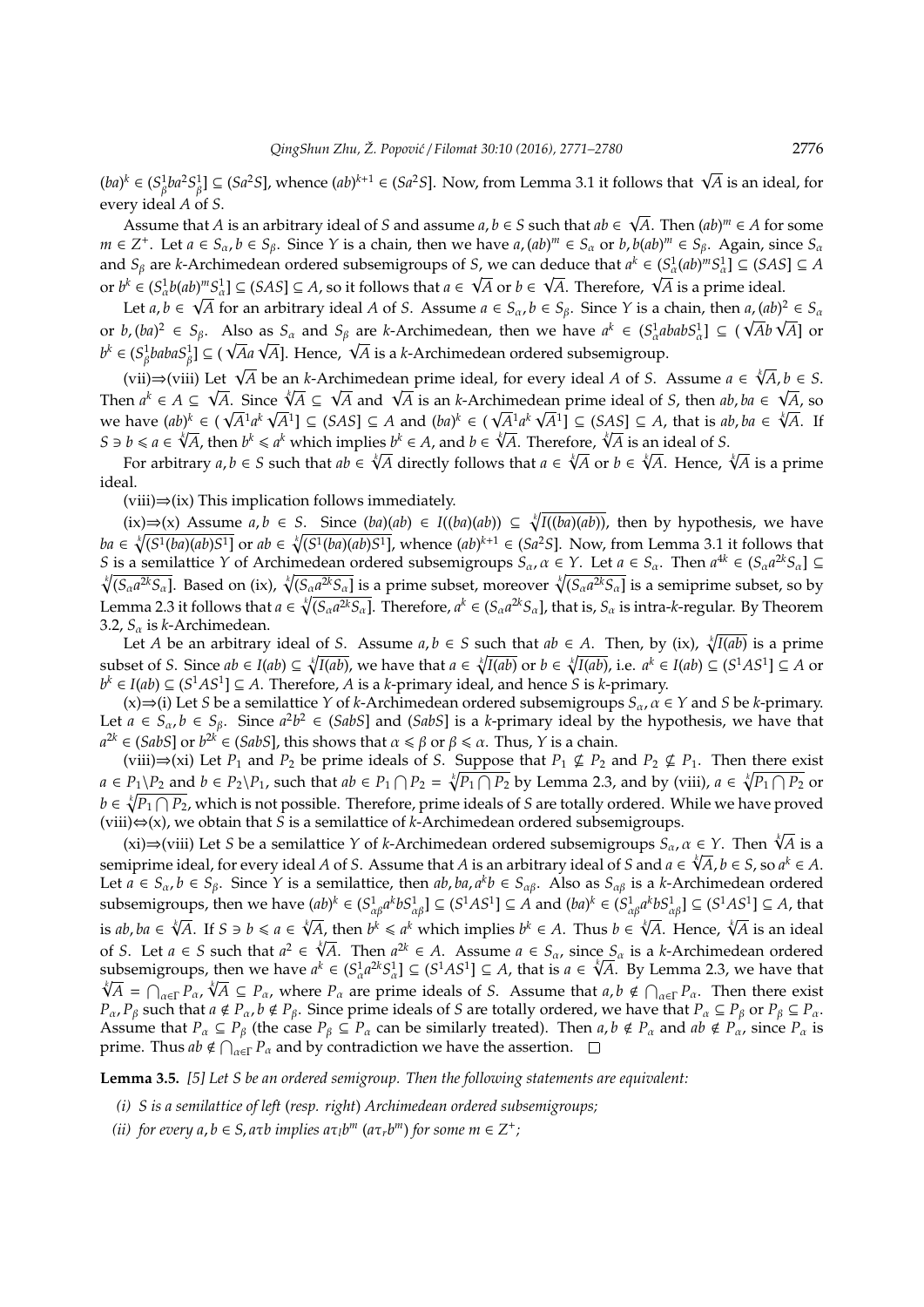- *(iii) S is right* (*resp. left*) *weakly commutative;*
- *(iv)* N *is the greatest semilattice congruence on S such that each its congruence class is an left* (*resp. right*) *Archimedean subsemigroup.*

# **Theorem 3.6.** *Let*  $k \in \mathbb{Z}^+$ *. Then the following conditions on an ordered semigroup S are equivalent:*

- *(i) S is a chain of left k-Archimedean ordered subsemigroups;*
- *(ii)* (∀*a*, *b* ∈ *S*) (*a*, *ab*) ∈ τ (*k*)  $\tau_l^{(k)}$  and  $(b, ab) \in \tau_l^{(k)}$  $\tau_l^{(k)}$ , and  $(ab, a) \in \tau_l^{(k)}$  $\tau_l^{(k)}$  or  $(ab, b) \in \tau_l^{(k)}$ *l ;*
- *(iii)*  $T_l(a) = \sqrt[k]{L(a^k)}$  is a prime ideal of S containing a for all  $a \in S$ ;
- (iv)  $(\forall a, b \in S) T_l(ab) = T_l(a) \cap T_l(b)$ , and  $T_l(a) \subseteq T_l(b)$  or  $T_l(b) \subseteq T_l(a)$ ;
- *(v)* (∀*a*, *b* ∈ *S*) *N*(*a*) = {*x* ∈ *S*|(*x*, *a*) ∈ τ (*k*)  $\binom{k}{l}$ , and  $N(ab) = N(a) \cup N(b)$ ;
- (*vi*)  $\mathcal{T}_1^{(k)}$  $\tau_l^{(k)} = \tau_l^{(k)}$  $\bigcap_l (k) \bigcap_{l} (\tau_l^{(k)}$ (<sup>k)</sup>)<sup>−1</sup> =  $N$  is the unique chain congruence on S such that each of its congruence classes is left *k-Archimedean;*
- (vii) S is right weakly commutative and  $\sqrt[k]{L(a^k)}$  is a prime ideal of S containing a for all a  $\in$  S;
- *(viii)* <sup>√</sup>*<sup>k</sup> A is a prime ideal, for every left ideal A of S;*
- *(ix) S is a semilattice of left k-Archimedean ordered subsemigroups and every left ideal of S is k-primary;*
- *(x)* S is a semilattice of left k-Archimedean ordered subsemigroups and (ab, a<sup>k</sup>) ∈ τ<sub>l</sub> or (ab, b<sup>k</sup>) ∈ τ<sub>l</sub> for all a, b ∈ S;
- *(xi) S* is left *k*-regular, and  $\sqrt{L(a)}$  is a prime ideal of *S* for all  $a \in S$ .

*Proof.* (i)⇒(ii)⇒(iii)⇒(iv)⇒(v)⇒(vi)⇒(i). The proofs are similar to those of proving Theorem 3.4, by Lemma 2.2, Lemma 2.3, Lemma 3.3 and Lemma 3.5.

(iii)⇒(vii) We need only to show that *S* is right weakly commutative. For every  $a, b \in S$ , since  $T<sub>l</sub>(a)$  =  $\sqrt[k]{L(a^k)}$  is an ideal of S by (iii), from  $a \in T_l(a)$  we obtain  $ab \in T_l(a)$ , whence  $(ab)^k \in (S^1a^k] \subseteq (Sa)$ , so that S is right weakly commutative. √*k*

(vii)  $\Rightarrow$  (viii) Let  $a \in \sqrt[k]{A}$ ,  $b \in S$ . Then  $a^k \in A$ . Since  $\sqrt[k]{L(a^k)}$  is an ideal of S by (vii), from  $a \in \sqrt[k]{L(a^k)}$  we have  $ab, ba \in \sqrt[k]{L(a^k)}$ , whence  $(ab)^k$ ,  $(ba)^k \in L(a^k) = (S^1a^k] \subseteq (S^1A] \subseteq A$ , i.e.,  $ab, ba \in \sqrt[k]{A}$ . If  $S \ni b \le a \in \sqrt[k]{A}$ , then *ab*, *ba* ∈  $\sqrt{L(a^n)}$ , whence  $(ab)^n$ ,  $(ba)^n$  ∈  $L(a^n)$  =  $(S^a)^n$  *b*<sup>*k*</sup> ≤ *a<sup><i>k*</sup> ∈ *A*, i.e. *b* ∈  $\sqrt[n]{A}$ . Hence,  $\sqrt[n]{A}$  is an ideal of *S*.

Assume that *A* is an arbitrary left ideal of *S* and let *a*, *b* ∈ *S* such that *ab* ∈ √*k A*. Then (*ab*) *<sup>k</sup>* ∈ *A*. Since  $ab \in \sqrt[k]{L((ab)^k)}$  and  $\sqrt[k]{L((ab)^k)}$  is a prime ideal of *S*, we have  $a \in \sqrt[k]{L((ab)^k)}$  or  $b \in \sqrt[k]{L((ab)^k)}$ , whence  $a^k \in L((ab)^k) = (S^1(ab)^k) \subseteq (S^1A) \subseteq A$  or  $b^k \in L((ab)^k) = (S^1(ab)^k) \subseteq (S^1A) \subseteq A$ , so, it follows that  $a \in \sqrt[k]{A}$  or *a*<sup>*∗*</sup> ∈ *L*((*ab*)<sup>*∗*</sup>) = (*S*<sup>*t*</sup>(*ab*)<sup>*∗*</sup>] ⊆ (*S<sup><i>t*</sup>A] ⊆ *A* or<br>*b* ∈ √*A*. Therefore, √*A* is a prime ideal.

(viii)⇒(ix) For every  $a, b \in S$ , since  $ba \in L(ba) \subseteq \sqrt[k]{L(ba)}$  and  $\sqrt[k]{L(ba)}$  is a prime ideal of *S* by (viii), we have  $a \in \sqrt[k]{L(ba)}$  or  $b \in \sqrt[k]{L(ba)}$ , whence  $ab \in \sqrt[k]{L(ba)}$ , and  $(ab)^k \in (S^1ba] \subseteq (Sa]$ . This shows that S is right weakly commutative, by Lemma 3.5, *S* is a semilattice *Y* of left Archimedean ordered subsemigroups  $S_{\alpha}, \alpha \in Y$ . Assume  $a, b \in S_{\alpha}$  for some  $\alpha \in Y$ . Since  $S_{\alpha}$  is left Archimedean, then there exists  $m \in \mathbb{Z}^+$ such that  $a^m \in (S^1_\alpha b] \subseteq \sqrt[k]{(S^1_\alpha b]}$ . By (viii),  $\sqrt[k]{(S^1_\alpha b]}$  is a prime ideal, so  $\sqrt[k]{(S^1_\alpha b]}$  is a semiprime ideal. From  $aa^{m-1} = a^m \in \sqrt[k]{(S_a^1 b]}$ , based on Lemma 2.3 we have  $a^2 \in \sqrt[k]{(S_a^1 b]}$ , whence  $a \in \sqrt[k]{(S_a^1 b]}$ , this implies that  $a^k \in (S^1_\alpha b]$ . Thus,  $S_\alpha$  is left *k*-Archimedean.

Now, we suppose that *A* is a left ideals of *S, a, b*  $\in$  *S* such that  $ab \in A$ . By (viii),  $\sqrt[k]{L(ab)}$  is a prime ideal of *S* and it can be easily shown that  $a^k \in A$  or  $b^k \in A$ . As a consequence, we have that *A* is a *k*-primary ideal.

(ix)⇒(x) Suppose that (ix) hold and let *a*, *b* ∈ *S*. Since *L*(*ab*) is *k*-primary and *ab* ∈ *L*(*ab*), then  $a^k$  ∈ *L*(*ab*) =  $(S^1ab]$  or  $b^k \in L(ab) = (S^1ab]$ . Thus,  $(ab, a^k) \in \tau_l$  or  $(ab, b^k) \in \tau_l$ , for all  $a, b \in S$ .

(x)⇒(i) Let *S* be a semilattice *Y* of left *k*-Archimedean ordered subsemigroups  $S_\alpha$ ,  $\alpha \in Y$  and  $(ab, a^k) \in \tau$ or  $(ab, b^k) \in \tau_l$  for all  $a, b \in S$ . Suppose that  $a \in S_\alpha$ ,  $b \in S_\beta$ . Since  $a^k \in (S^1ab]$  or  $b^k \in (S^1ab)$ , we can deduce that  $\alpha \leq \beta$  or  $\beta \leq \alpha$ . This shows that  $\hat{Y}$  is a chain.

(ii)⇒(xi) Let *a* ∈ *S*. Then *a*<sup>2</sup> ∈  $\sqrt[k]{L(a^{2k})}$ , based on (ii)⇔(viii) we have *a* ∈  $\sqrt[k]{L(a^{2k})}$ , so *a*<sup>*k*</sup> ∈ (*a*<sup>2*k*</sup> ∪ *Sa*<sup>2*k*</sup>] ⊆ (*Sa<sup>k+1</sup>*], it follows that *S* is left *k*-regular.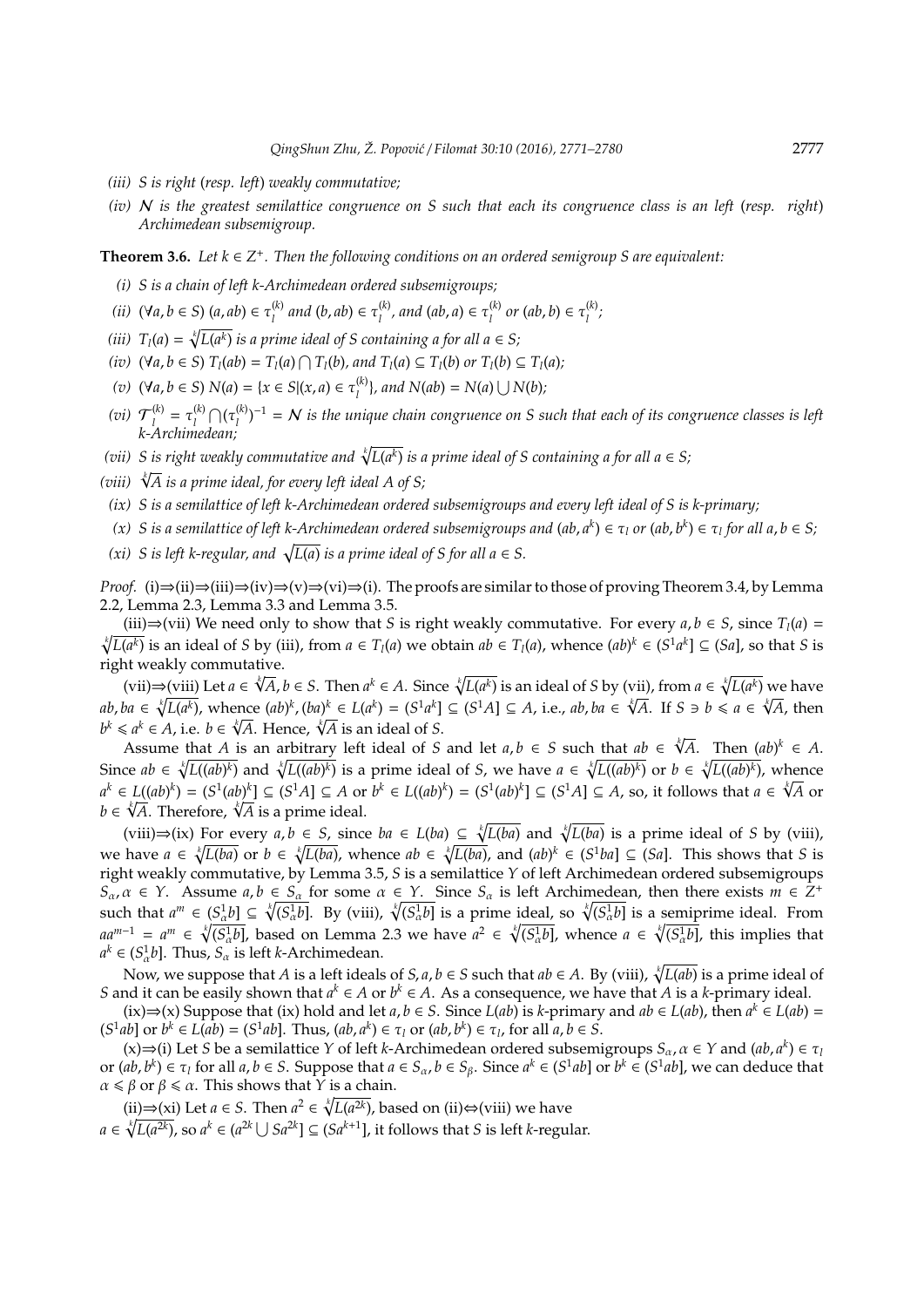Let  $x \in \sqrt{L(a)}$ ,  $y \in S$ . Then  $x^n \in L(a)$  for some  $n \in \mathbb{Z}^+$ . Based on (ii) we have that  $(x, xy) \in \tau_i^{(k)}$ , so *l*  $(xy)^k \leq u x^k$  for some  $u \in S^1$ . Further, for  $u, x^k$ , by (ii) we have that  $(x^k, ux^k) \in \tau_i^{(k)}$  $\binom{k}{l}$ , so  $(ux^k)^k \leqslant vx^{k^2}$  for some *v* ∈ *S*<sup>1</sup>. Therefore,  $(xy)^{k^2}$  ≤  $vx^{k^2}$ , continuous use of this procedure, for any  $m \in Z^+$ , we have  $(xy)^{k^m}$  ≤  $dx^{k^m}$ for some  $d \in S^1$ . Assume  $p \in Z^+$  such that  $k^p \ge n$ , then we have that  $(xy)^{k^p} \le dx^{k^p-n} x^n \in SL(a) \subseteq L(a)$ , so  $xy \in \sqrt{L(a)}$ . In a similar way, we can deduce that  $yx \in \sqrt{L(a)}$ . If  $S \ni x \leq y \in \sqrt{L(a)}$ , then  $x^r \leq y^r \in L(a)$  for some  $r \in Z^+$ , so  $x^r \in L(a)$ , whence  $x \in \sqrt{L(a)}$ . Therefore,  $\sqrt{L(a)}$  is an ideal of *S*.

Assume  $x, y \in S$  such that  $xy \in \sqrt{L(a)}$ . Then there exists  $m \in Z^+$  such that  $(xy)^m \in L(a)$ . For  $x, y \in S$ , by (ii), we have that  $(xy, x) \in \tau_1^{(k)}$  $\tau_l^{(k)}$  or  $(xy, y) \in \tau_l^{(k)}$  $\tau_l^{(k)}$ . If  $(xy, x) \in \tau_l^{(k)}$ *l*<sup>(*k*</sup>), then *x<sup>k</sup>* ≤ *w*(*xy*)<sup>*k*</sup> for some *w* ∈ *S*<sup>1</sup>. Further, for  $w$ ,  $(xy)^k$ , by (ii) we have that  $((xy)^k, w(xy)^k) \in \tau_1^{(k)}$ *l*<sup>(*k*</sup>)</sup>, so  $(w(xy)^k)^k$  ≤ *h*(*xy*)<sup> $k^2$ </sup> for some *h* ∈ *S*<sup>1</sup>. Therefore,  $x^{k^2} \le h(xy)^{k^2}$ , continuous use of this procedure, for any  $n \in \mathbb{Z}^+$ , we have  $x^{k^n} \le q(xy)^{k^n}$  for some  $q \in \mathbb{S}^1$ . Assume  $j \in \mathbb{Z}^+$  such that  $k^j \geq m$ , then we have that  $x^{k^j} \leq q(xy)^{k^j-m}(xy)^m \in SL(a) \subseteq L(a)$ , so  $x \in \sqrt{L(a)}$ . In a similar way, from  $(xy, y) \in \tau_l^{(k)}$  we obtain that  $y \in \sqrt{L(a)}$ . Thus,  $\sqrt{L(a)}$  is a prime subset of *S*.

(xi)⇒(vii) Let *a*, *b* ∈ *S*. Then  $a \in L(a) \subseteq \sqrt{L(a)}$ . Since  $\sqrt{L(a)}$  is an ideal of *S*, we have that  $ab \in \sqrt{L(a)}$ , so there exists  $m \in \mathbb{Z}^+$  such that  $(ab)^m \in L(a) = (a \cup Sa]$ . Hence,  $(ab)^{m+1} \in (Sa]$ , i.e. *S* is right weakly commutative.

Let  $x \in \sqrt[k]{L(a^k)}$ ,  $y \in S$ . By  $\sqrt[k]{L(a^k)} \subseteq \sqrt{L(a^k)}$ , from this it is follows that  $(xy)^n$ ,  $(yx)^m \in L(a^k)$  for some *n*, *m* ∈  $Z$ <sup>+</sup>. Since *S* is left *k*-regular, then we have that

$$
(xy)^k \in (S(xy)^{k+1}] \subseteq (S(S(xy)^{k+1}]xy] \subseteq ((S(xy)^k(xy)^2] \subseteq \cdots \subseteq ((S(xy)^k(xy)^r])
$$

for all  $r \in Z^+$ , so  $(xy)^k \in ((S(xy)^k(xy)^n) \subseteq ((S(xy)^kL(a^k)) \subseteq L(a^k)$ . This shows that  $xy \in \sqrt[k]{L(a^k)}$ . Similarly, we can prove that  $yx \in \sqrt[k]{L(a^k)}$ . If  $S \ni x \leq y \in \sqrt[k]{L(a^k)}$ , then  $x^k \leq y^k \in L(a^k)$ , so  $x^k \in L(a^k)$ , it follws at once that *x* ∈  $\sqrt[k]{L(a^k)}$ . Therefore,  $\sqrt[k]{L(a^k)}$  is an ideal of *S*.

Assume  $x, y \in S$  such that  $xy \in \sqrt[k]{L(a^k)}$ . Since  $\sqrt[k]{L(a^k)} \subseteq \sqrt{L(a^k)}$  and  $\sqrt{L(a^k)}$  is a prime ideal of S, we can deduce that  $x \in \sqrt{L(a^k)}$  or  $y \in \sqrt{L(a^k)}$ . If  $x \in \sqrt{L(a^k)}$ , then  $x^n \in L(a^k)$ . Since S is left k-regular, then we have that  $x^k \in (Sx^{k+1}] \subseteq (Sx^k x^n] \subseteq L(a^k)$ , i.e.  $x \in \sqrt[k]{L(a^k)}$ . Similarly, we can prove that  $y \in \sqrt[k]{L(a^k)}$ . Therefore,  $\sqrt[k]{L(a^k)}$ is a prime ideal.  $\square$ 

**Theorem 3.7.** Let  $k \in \mathbb{Z}^+$  and let S be a chain of left k-Archimedean ordered semigroups. Then for every nonempty *family*  $\{L_\lambda | \lambda \in \Lambda\}$  *of prime left ideals of S,*  $\bigcap_{\lambda \in \Lambda} L_\lambda$  *is a prime ideal of S.* 

*Proof.* Assume that  $L := \bigcap_{\lambda \in \Lambda} L_\lambda \neq \phi$ . Then *L* is also a left ideal of *S*. Let  $a \in L$  and  $x \in S$ . Then  $a \in L_\lambda$  for all  $\lambda \in \Lambda$ . Suppose that  $ax \notin L$ . Then  $ax \notin L_\mu$  for some  $\mu \in \Lambda$ , whence  $ax \in S \setminus L_\mu$ . Since  $L_\mu$  is a prime left ideal of *S*, by Lemma 2.1 it follows that  $S\setminus L_\mu$  is a left filter of S, whence  $a\in N(a)\subseteq N(a)\cup N(x)=N(ax)\subseteq N_l(ax)\subseteq S\setminus L_\mu$ by Theorem 3.4 (v), so that  $a \notin L_{\mu}$ , and we get a contradiction. This leads to  $ax \in L$  and *L* is an ideal of *S*. Let  $x, y \in S$  such that  $xy \in L$ . Suppose that  $x \notin L$  and  $y \notin L$ . Then  $x, y \in S \setminus L = \bigcup_{\lambda \in \Lambda} (S \setminus L_{\lambda})\}$ , whence  $x \in S \setminus L_{\mu}$ and  $y \in S \setminus L_\theta$  for some  $\mu$ ,  $\theta \in \Lambda$ . By Lemma 2.1,  $S \setminus L_\mu$  and  $S \setminus L_\theta$  are left filters of *S*, from these we can obtain  $N_l(x) \subseteq S \setminus L_\mu$  and  $N_l(y) \subseteq S \setminus L_\theta$ . Fuether,  $xy \in N(xy) = N(x) \cup N(y) \subseteq N_l(x) \cup N_l(y) \subseteq (S \setminus L_\mu) \cup (S \setminus L_\theta) =$  $S \setminus (L_\mu \cap L_\theta)$  by Theorem 3.4 (v), and so  $xy \notin L_\mu \cap L_\theta$ , we get a contradiction. Thus, we have that  $x \in L$  or  $y \in L$ , i.e. *L* is a prime ideal of *S*.

Suppose that  $\bigcap_{\lambda \in \Lambda} L_{\lambda} = \phi$ . Then there exist nonempty subsets  $\Lambda_1$ ,  $\Lambda_2$  of  $\Lambda$  such that  $L_1 := \bigcap_{\lambda \in \Lambda_1} L_{\lambda} \neq \phi$ ,  $L_2 := \bigcap_{\lambda \in \Lambda_2} L_\lambda \neq \emptyset$  and  $L_1 \bigcap L_2 = \emptyset$ . By the results we have proved above, we can see that  $L_1$  and  $L_2$  are prime ideals of *S*, this leads to  $\phi = L_1 L_2 \subseteq L_1 \cap L_2 = \phi$ , which is a contradiction.

The next results give some properties of the weakly commutative ordered semigroups.

**Lemma 3.8.** *[5, 16] Let S be an ordered semigroup. Then the following statements are equivalent:*

- *(i) S is a semilattice of t-Archimedean ordered subsemigroups;*
- (*ii*) For every  $a, b \in S$ ,  $a\tau b$  implies  $a\tau_t b^m$  for some  $m \in \mathbb{Z}^+$ ;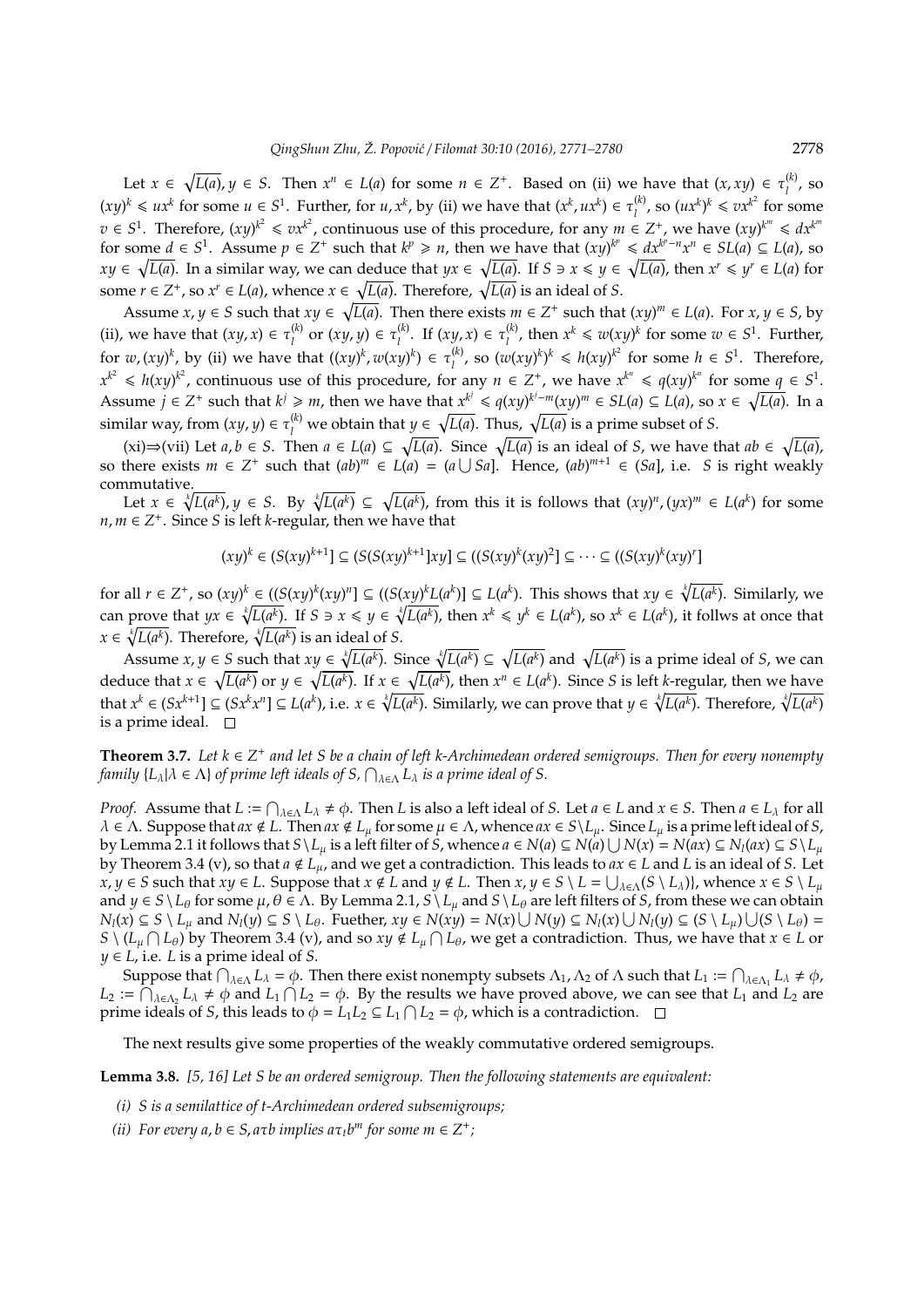- *(iii) S is weakly commutative;*
- *(iv)* N *is the greatest semilattice congruence on S such that each its congruence class is an t-Archimedean subsemigroup;*
- $(iv)$   $(∀a, b ∈ S)(∃n ∈ Z<sup>+</sup>)(ab)<sup>n</sup> ∈ (bSa];$
- *(v) The radical subset of every bi-ideal of S is an ideal of S.*

By Lemma 3.8, Theorem 3.6 and their dual, the following theorem can be proved similarly as the Theorem 3.4 and Theorem 3.6.

**Theorem 3.9.** Let  $k ∈ Z^+$ . Then the following conditions on an ordered semigroup S are equivalent:

- *(i) S is a chain of t-k-Archimedean ordered semigroups;*
- $(iii)$   $(\forall a, b \in S)$  $(a, ab) \in \tau_t^{(k)}$  $\tau_t^{(k)}$  and  $(b, ab) \in \tau_t^{(k)}$  $t_t^{(k)}$ , and  $(ab, a) \in \tau_t^{(k)}$  $t_t^{(k)}$  *or*  $(ab, b) \in \tau_t^{(k)}$ *t ;*
- *(iii)* For every  $a \in S$ ,  $T_t(a) = \sqrt[k]{L(a^k) \cap R(a^k)}$  is a prime ideal of S containing a;
- (iv)  $(\forall a, b \in S)T_t(ab) = T_t(a) \cap T_t(b)$ , and  $T_t(a) \subseteq T_t(b)$  or  $T_t(b) \subseteq T_t(a)$ ;
- *(v)* (∀*a*, *b* ∈ *S*)*N*(*a*) = {*x* ∈ *S*|(*x*, *a*) ∈ τ (*k*)  $\binom{k}{t}$ , and  $N(ab) = N(a) \cup N(b)$ ;
- *(vi)*  $\mathcal{T}_{t}^{(k)} = \tau_{t}^{(k)}$  $\bigcap_t$ <sup>(k)</sup>  $\bigcap_t$   $(\tau_t^{(k)}$  $t_t^{(k)}$  $t^{-1} = N$  *is the unique chain congruence on S such that each of its congruence classes is t-k-Archimedean;*
- (vii) S is weakly commutative and  $\sqrt[k]{L(a^k) \cap R(a^k)}$  is a prime ideal of S containing a for all  $a \in S$ ;
- (viii)  $\sqrt[k]{L \cap R}$  is a prime ideal, for every left ideal L and right ideal R of S;
- *(ix) S is a semilattice of t-k-Archimedean ordered semigroups and L* T *R is a k-primary set, for every left ideal L and right ideal R of S;*
- *(x) S* is a semilattice of t-k-Archimedean ordered semigroups and (ab, a<sup>k</sup>) ∈ τ<sub>t</sub> or (ab, b<sup>k</sup>) ∈ τ<sub>t</sub> for all a, b ∈ S;
- *(xi) S* is *t*-*k*-regular, and  $\sqrt{L(a) \cap R(a)}$  is a prime ideal of *S* for all  $a \in S$ .

Based on Theorem 3.9, since  $k \in \mathbb{Z}^+$  is a fix integer, we can't describe the structure of an ordered semigroup which can be decomposed into a chain of *t*-*k*-Archimedean ordered semigroups by means of the bi-ideal of an ordered semigroup. In order to overcome this deficiency, we have the following theorem.

**Theorem 3.10.** Let  $k \in \mathbb{Z}^+$ . Then the following conditions on an ordered semigroup S are equivalent:

- *(i) S is a chain of t-k-Archimedean and k-regular ordered semigroups;*
- *(ii)* (∀*a*, *b* ∈ *S*)(*a*, *ab*) ∈ τ (*k*)  $b<sup>(k)</sup>$  and (*b*, ab) ∈ τ $b<sup>(k)</sup>$  $\binom{k}{b}$ , and  $(ab, a) \in \tau_b^{(k)}$  $b^{(k)}$  *or*  $(ab, b) \in \tau_b^{(k)}$ *b ;*
- *(iii)* For every  $a \in S$ ,  $T_b(a) = \sqrt[k]{B(a^k)}$  is a prime ideal of S containing a;
- (iv)  $(\forall a, b \in S)T_b(ab) = T_b(a) \cap T_b(b)$ , and  $T_b(a) \subseteq T_b(b)$  or  $T_b(b) \subseteq T_b(a)$ ;
- *(v)* (∀*a*, *b* ∈ *S*)*N*(*a*) = {*x* ∈ *S*|(*x*, *a*) ∈ τ (*k*)  $b^{(k)}$ , and  $N(ab) = N(a) \cup N(b)$ ;
- (*vi*)  $\mathcal{T}_h^{(k)}$  $\begin{pmatrix} k \\ b \end{pmatrix} = \tau_b^{(k)}$  $\bigcap_b (h) \bigcap (\tau_b^{(k)}$  $(b)$ <sub>b</sub> $(b)$ <sup>-1</sup> = N is the unique chain congruence on S such that each of its congruence classes is *t-k-Archimedean and k-regular;*
- (vii) S is weakly commutative and  $\sqrt[k]{B(a^k)}$  is a prime ideal of S containing a for all a  $\in$  S;
- *(viii)* <sup>√</sup>*<sup>k</sup> B is a prime ideal, for every bi-ideal B of S;*
- *(ix) S is a semilattice of t-k-Archimedean ordered semigroups and k-regular, and B is a k-primary set, for every bi-ideal B of S;*
- *(x) S* is a semilattice of t-k-Archimedean ordered semigroups and  $(ab, a^k) \in \tau_b$  or  $(ab, b^k) \in \tau_b$  for all  $a, b \in S$ .
- *(xi) S* is completely k-regular, and  $\sqrt{B(a)}$  is a prime ideal of *S* for all  $a \in S$ .

The proof of this theorem is direct consequence of Theorems 3.4, 3.6 and 3.9, Lemmas 3.3 and 3.8, and the definition of a chain of an ordered semigroup.